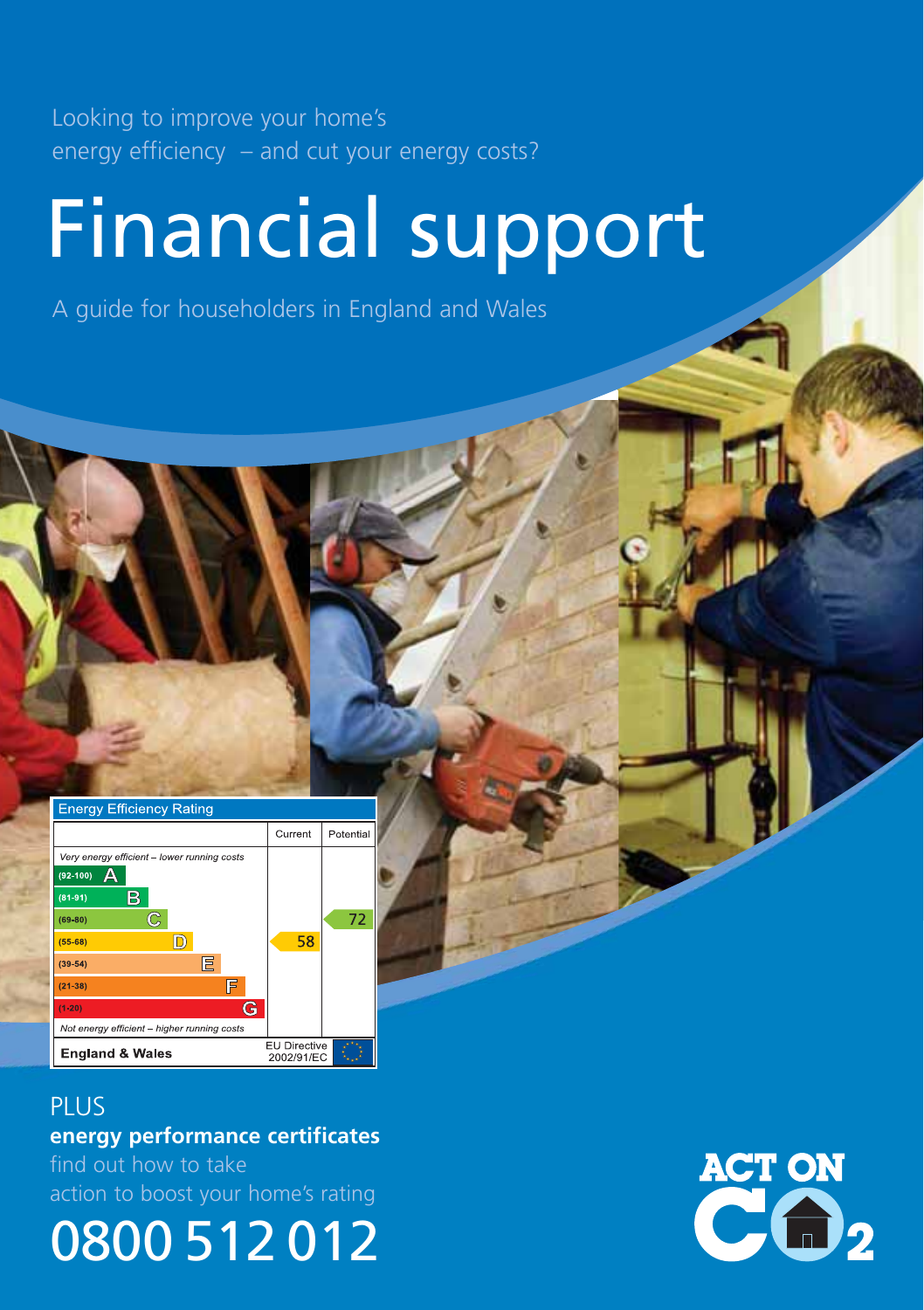## Helping hands for homes in England and Wales

The cost of making energy saving improvements, reducing fuel bills and adding value to your home could be much less than you think! Government is supporting action to help reduce CO<sub>2</sub> emissions, including: an obligation on energy suppliers to promote energy saving measures, encouragement to local authorities to implement energy saving strategies and the introduction of Energy Performance Certificates on the sale of homes. They provide a wide range of financial support, incentives and offers to help you with the costs.

Financial support will depend on your circumstances and where you live. Call your local Energy Saving Trust advice centre on 0800 512 012 for details of the most up to date support available to you.

Funded by government, we can give you free, impartial and expert advice on a range of energy saving measures – from where to find professional installers to getting a free home energy report.



## Small changes - big results

### CAVITY WALL INSULATION

Does your home have cavity walls? With up to 33 per cent of heat escaping through your walls, getting cavity wall insulation can save you up to 15 per cent off your heating costs. Installation is quick, easy and cost effective. It only costs around £500 to install – much less if you qualify for a grant.

EXAMPLE: Energy supplier offers grants to qualifying households from up to £75 (midterrace house) to up to £300 (detached house) towards cavity wall insulation.

#### LOFT INSULATION

Another major source of heat loss – up to 25 per cent. Most homes have some loft insulation, but it is also a fact that most homes don't have enough! The headline cost for installation is £500 – but with a grant you won't have to pay as much.



EXAMPLE: Independent insulation provider offers discounts of up to £650 (free for homeowners on benefits) towards the cost of loft insulation.

#### HEATING CONTROLS

Installing automatic timer switches for heating, hot water and thermostats will improve efficiency no end – with a potential saving of over £100 a year.



EXAMPLE Manufacturer's scheme enables people to purchase heating control packs, thermostatic radiator valves and programmable room thermostats at much reduced prices.

To find out what support is available in your area visit:

## www.energysavingtrust.org.uk/gid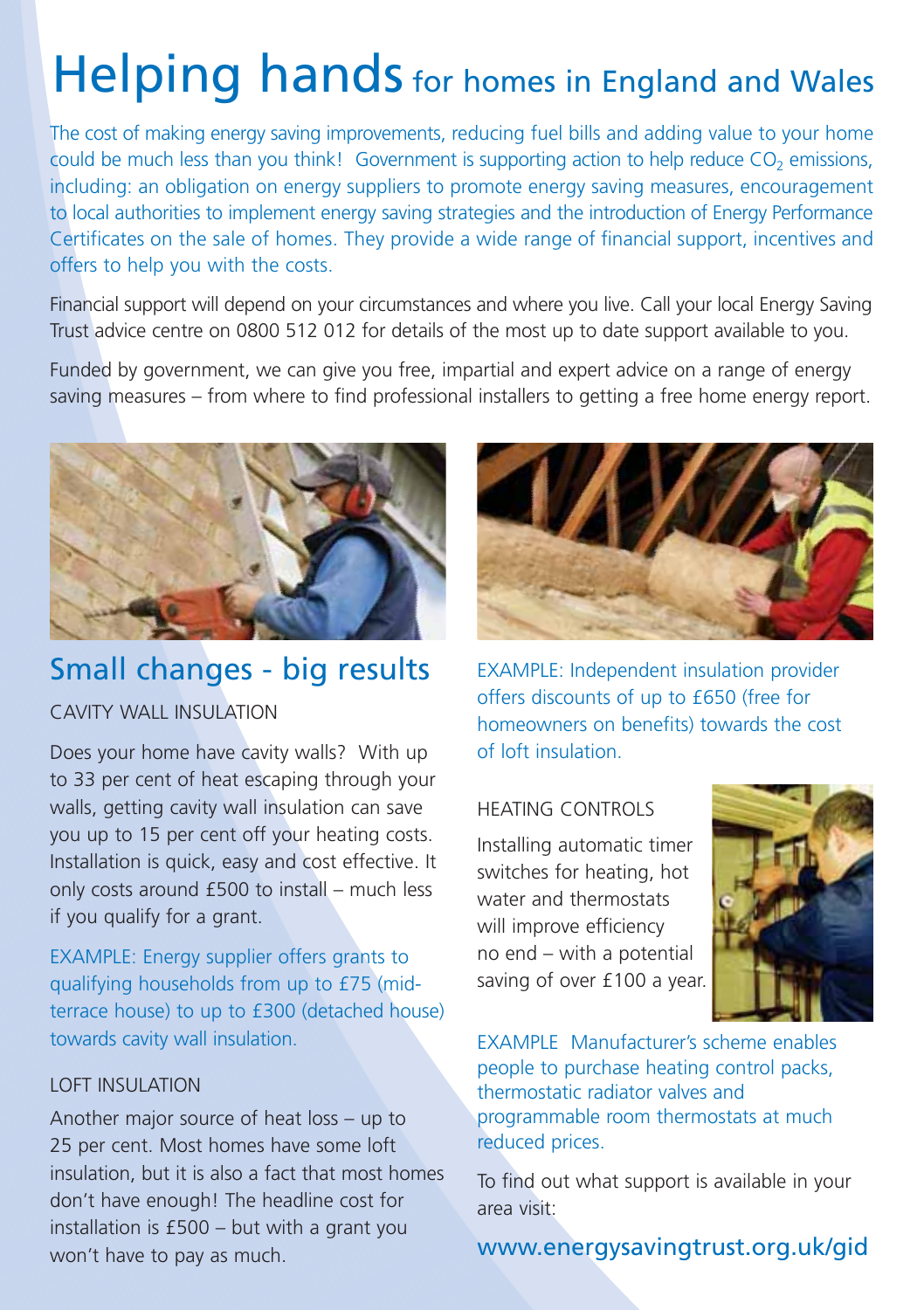The UK Government funds schemes providing up to £2,700 to households on benefits to improve their heating and energy efficiency. The eligibility criteria for the schemes differ with some schemes you need to be in receipt of certain benefits, whilst others are available to anyone over a certain age. You can find full details on these websites:

England: www.warmfront.co.uk Wales: www.heeswales.co.uk

## If you're really serious about saving energy…

The Government's Low Carbon Building Programme provides grants to help householders to install microgeneration technologies from renewable sources (e.g. the sun, wind, heat stored in the ground).

They include:

- Solar photovoltaic panels
- Wind turbines
- Solar thermal hot water
- Ground source heat pumps
- Bio-energy

To qualify you must first carry out a number of energy efficiency measures – loft insulation, cavity wall insulation (if you have cavity walls), low energy light bulbs and heating system controls with a room thermostat and a programmer or timer. Grants vary between £400 and £2,500 depending on technology or a combination of technologies.

We recommend that you get a free home energy check from the Energy Saving Trust who will advise you on the measures best suited to your home.

Phone free on 0800 512 012

For more information about microgeneration technologies and grants phone: 0800 915 0990

or visit www.lowcarbonbuildings.org.uk

## Home Information Packs

Home Information Packs aim to provide consumers with a clearer, more transparent and effective home buying and selling process. Essential information is provided by the seller up front, allowing buyers to make more informed decisions and save costs particularly for those entering the property market for the first time. HIPs are compulsory for anyone marketing a home for sale, no matter what the size.

## Energy Performance Certificate

A key feature of HIPs – the EPC rates your home's energy performance on a scale from A (best) to G (worst). A good rating will increase your property's value and make it easier to sell. Ratings will vary between types of properties. Period and older properties may be G or F and new build properties will be higher. The EPC

recommends actions to improve your home's energy efficiency and indicates the potential rating for the property.

**PAST-CO** 

For every householder who gets an EPC with an F or G rating, the new Green Homes Service will make an offer of discounted help with energy efficiency measures. This service will be provided by the Energy Saving Trust and will offer advice on everything needed to make your home green as well as directing you to available finance options. For more information visit the Energy Saving Trust website at www.energysavingtrust.org.uk

Before you put your home on the market and pay for an Energy Performance Certificate, why not first get a free DIY Home Energy Check. It will show you how to make cost-effective improvements to make sure your home is rated as highly as possible. Complete one on-line at:

www.energysavingtrust.org.uk/homecheck or call us free on:

0800 512 012